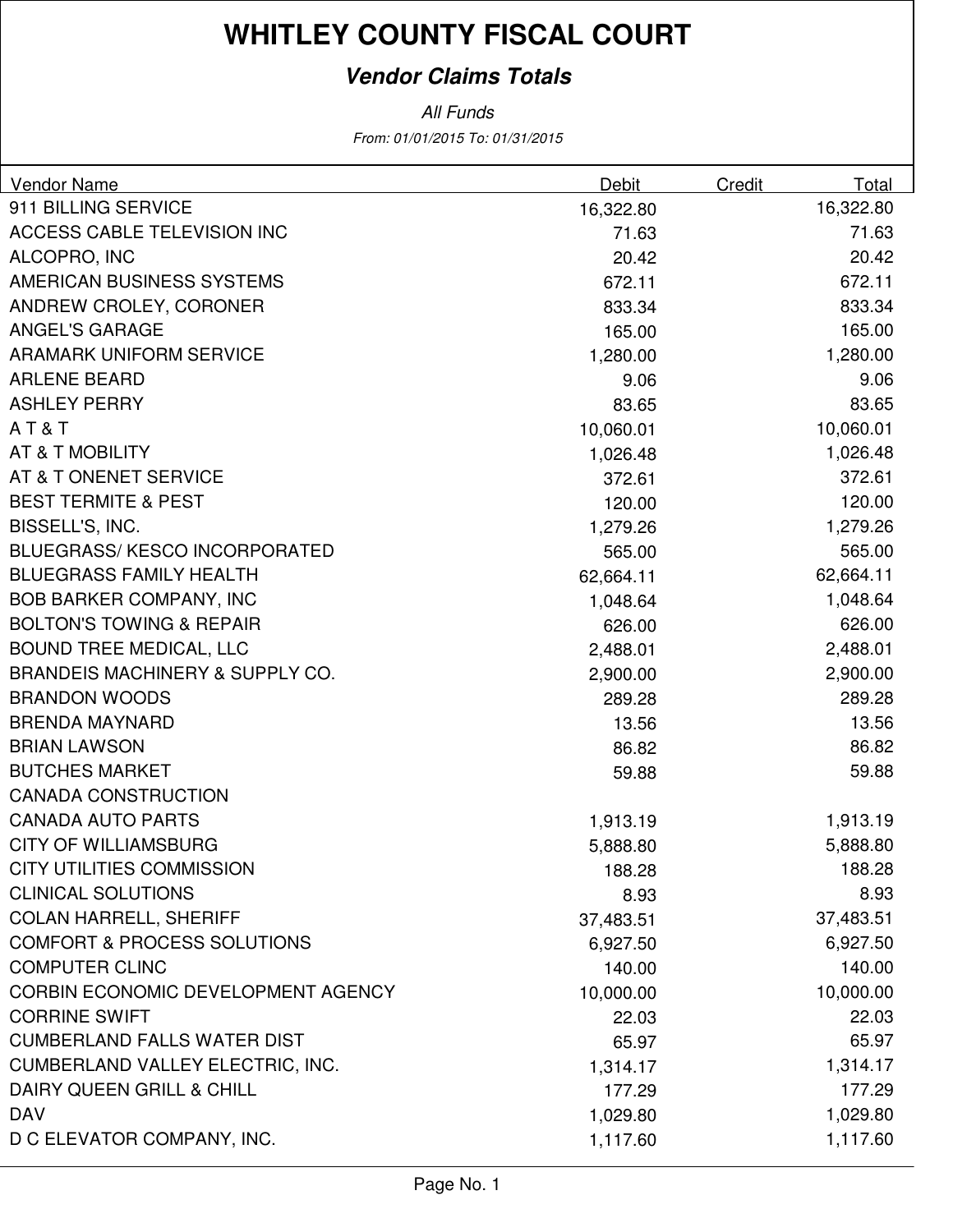## **Vendor Claims Totals**

From: 01/01/2015 To: 01/31/2015 All Funds

| <b>Vendor Name</b>                  | Debit     | Credit | Total     |
|-------------------------------------|-----------|--------|-----------|
| DELTA DENTAL OF KENTUCKY            | 1,693.88  |        | 1,693.88  |
| DELTA NATURAL GAS CO., INC.         | 4,939.02  |        | 4,939.02  |
| <b>DETROIT SALT COMPANY LLC</b>     | 2,446.73  |        | 2,446.73  |
| <b>DISH NETWORK</b>                 | 203.00    |        | 203.00    |
| <b>FAMILY DOLLAR STORE</b>          | 247.80    |        | 247.80    |
| <b>ELLIS SANITATION</b>             |           |        |           |
| ELLISON'S SANITARY SUPPLY CO., INC. | 1,054.42  |        | 1,054.42  |
| EMCON HOME GUARD, INC.              | 2,240.00  |        | 2,240.00  |
| <b>ERIC BOWMAN</b>                  | 850.00    |        | 850.00    |
| <b>EVAPAR</b>                       | 1,020.11  |        | 1,020.11  |
| <b>EVELYN McCULLAH</b>              | 36.60     |        | 36.60     |
| <b>EZ COUNTRY</b>                   | 620.00    |        | 620.00    |
| <b>FAULKNER AND TAYLOR</b>          | 102.91    |        | 102.91    |
| <b>FLEETONE</b>                     | 6,636.07  |        | 6,636.07  |
| G & C SUPPLY CO. INC.               | 622.99    |        | 622.99    |
| G & E DRIVE-IN                      | 150.00    |        | 150.00    |
| <b>GEORGIA RAINS</b>                | 7.35      |        | 7.35      |
| <b>GME SUPPLY CO</b>                | 1,475.00  |        | 1,475.00  |
| <b>HARDEE'S</b>                     | 87.11     |        | 87.11     |
| HINKLE CONTRACTING COMPANY LLC      | 21,059.26 |        | 21,059.26 |
| <b>HOLSTON GASES</b>                | 2,853.33  |        | 2,853.33  |
| HUMANA HEALTH PLAN INC              | 295.10    |        | 295.10    |
| <b>HOMETOWN IGA #57</b>             | 342.34    |        | 342.34    |
| <b>JASON PRICE, ATTORNEY</b>        | 300.00    |        | 300.00    |
| <b>JASON STACY</b>                  | 600.00    |        | 600.00    |
| <b>JASON WILSON</b>                 | 35.61     |        | 35.61     |
| JEFFREY L. GRAY                     | 9.00      |        | 9.00      |
| <b>JELLICO PHYSICIAN GROUP</b>      | 50.00     |        | 50.00     |
| <b>JONATHAN ROARK</b>               | 1,100.00  |        | 1,100.00  |
| JR HOE & SONS INC                   | 359.00    |        | 359.00    |
| K A C O ALL LINES FUND              | 52,900.20 |        | 52,900.20 |
| <b>KACO LEASING TRUST</b>           | 1,632.08  |        | 1,632.08  |
| KACO WORKERS COMPENSATION FUND      | 37,153.51 |        | 37,153.51 |
| <b>KATHERINE BAIRD</b>              | 15.52     |        | 15.52     |
| <b>KCJEA</b>                        | 195.00    |        | 195.00    |
| <b>KELLWELL FOOD MANAGEMENT</b>     | 32,787.40 |        | 32,787.40 |
| KU                                  | 11,706.18 |        | 11,706.18 |
| <b>KENWAY DISTRIBUTORS</b>          | 100.00    |        | 100.00    |
| <b>KIMBELL MIDWEST</b>              | 146.54    |        | 146.54    |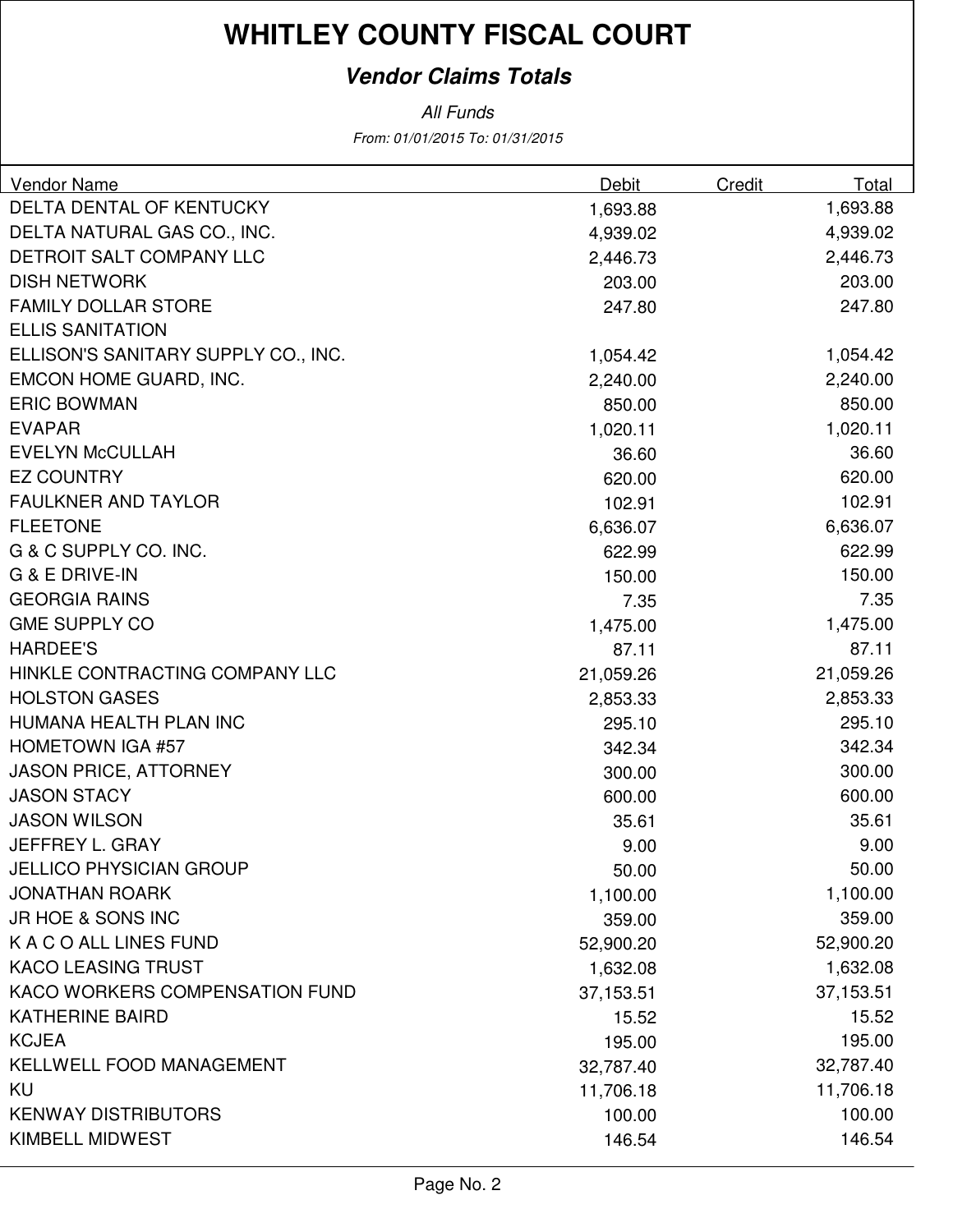## **Vendor Claims Totals**

#### All Funds

From: 01/01/2015 To: 01/31/2015

| Vendor Name                         | Debit     | Credit | Total     |
|-------------------------------------|-----------|--------|-----------|
| KNOX COUNTY UTILITIES COMMISSION    | 276.01    |        | 276.01    |
| KNOXVILLE CULLIGAN WATER            | 409.50    |        | 409.50    |
| <b>KENTUCKY JAILERS ASSOCIATION</b> | 750.00    |        | 750.00    |
| <b>KENTUCKY STATE TREASURER</b>     | 535.00    |        | 535.00    |
| <b>LARRY CENTERS</b>                | 174.27    |        | 174.27    |
| <b>LEANELL FOLEY</b>                | 45.54     |        | 45.54     |
| <b>LIDA J. POWERS</b>               | 656.58    |        | 656.58    |
| <b>LOIS PARKER</b>                  | 96.99     |        | 96.99     |
| <b>LONDON RADIO SERVICE</b>         | 600.00    |        | 600.00    |
| <b>LYKINS OIL COMPANY</b>           | 15,570.91 |        | 15,570.91 |
| MAIDEN DRUG CO.                     |           |        |           |
| <b>MARK MOTORS</b>                  | 20,900.00 |        | 20,900.00 |
| <b>MARRIOTT</b>                     |           |        |           |
| <b>MARRIOTT GRIFFIN GATE RESORT</b> | 234.17    |        | 234.17    |
| <b>MASTER FIT MEDICAL SUUPPLY</b>   | 1,920.00  |        | 1,920.00  |
| MED TECH MEDICAL SERVICES LLC       | 1,095.55  |        | 1,095.55  |
| <b>METAL WORKS</b>                  | 750.00    |        | 750.00    |
| <b>M.R. TRANSMISSIONS</b>           | 150.00    |        | 150.00    |
| <b>NEWS JOURNAL</b>                 | 852.63    |        | 852.63    |
| NI GOVERNMENT SERVICES, INC.        | 78.93     |        | 78.93     |
| <b>NORVEX SUPPLY</b>                | 2,586.05  |        | 2,586.05  |
| <b>OWENS AUTO PARTS</b>             | 20.00     |        | 20.00     |
| PATTERSON CREEK VFD                 | 200.00    |        | 200.00    |
| POFF CARTING SERVICE                | 3,437.64  |        | 3,437.64  |
| PREFERRED LAB SERVICE               | 550.00    |        | 550.00    |
| PROFFESSIONAL VEHICLE CORP          | 243.00    |        | 243.00    |
| <b>QUALITY CARE AUTO SERVICE</b>    | 7,994.96  |        | 7,994.96  |
| <b>QUILL CORPORATION</b>            | 131.04    |        | 131.04    |
| <b>RADIO SHACK</b>                  | 173.94    |        | 173.94    |
| RAILROAD MEDICARE                   | 469.23    |        | 469.23    |
| <b>REPUBLIC BANK &amp; TRUST CO</b> | 2,275.51  |        | 2,275.51  |
| ROBBIE BROWN                        | 492.12    |        | 492.12    |
| <b>ROCK-N-RESCUE</b>                | 3,209.75  |        | 3,209.75  |
| <b>SANDRA HOKE</b>                  | 28.05     |        | 28.05     |
| SOUTHEAST APPARATUS, LLC            | 3,427.59  |        | 3,427.59  |
| SIGNAL 9 TECHNOLOGIES, LLC          | 1,952.50  |        | 1,952.50  |
| <b>SKY EMERGENCY EQUIPMENT</b>      | 100.00    |        | 100.00    |
| SOUTHEASTERN KY MAINTENANCE         | 234.00    |        | 234.00    |
| SOUTHERN HEALTH PARTNERS            | 20,545.55 |        | 20,545.55 |